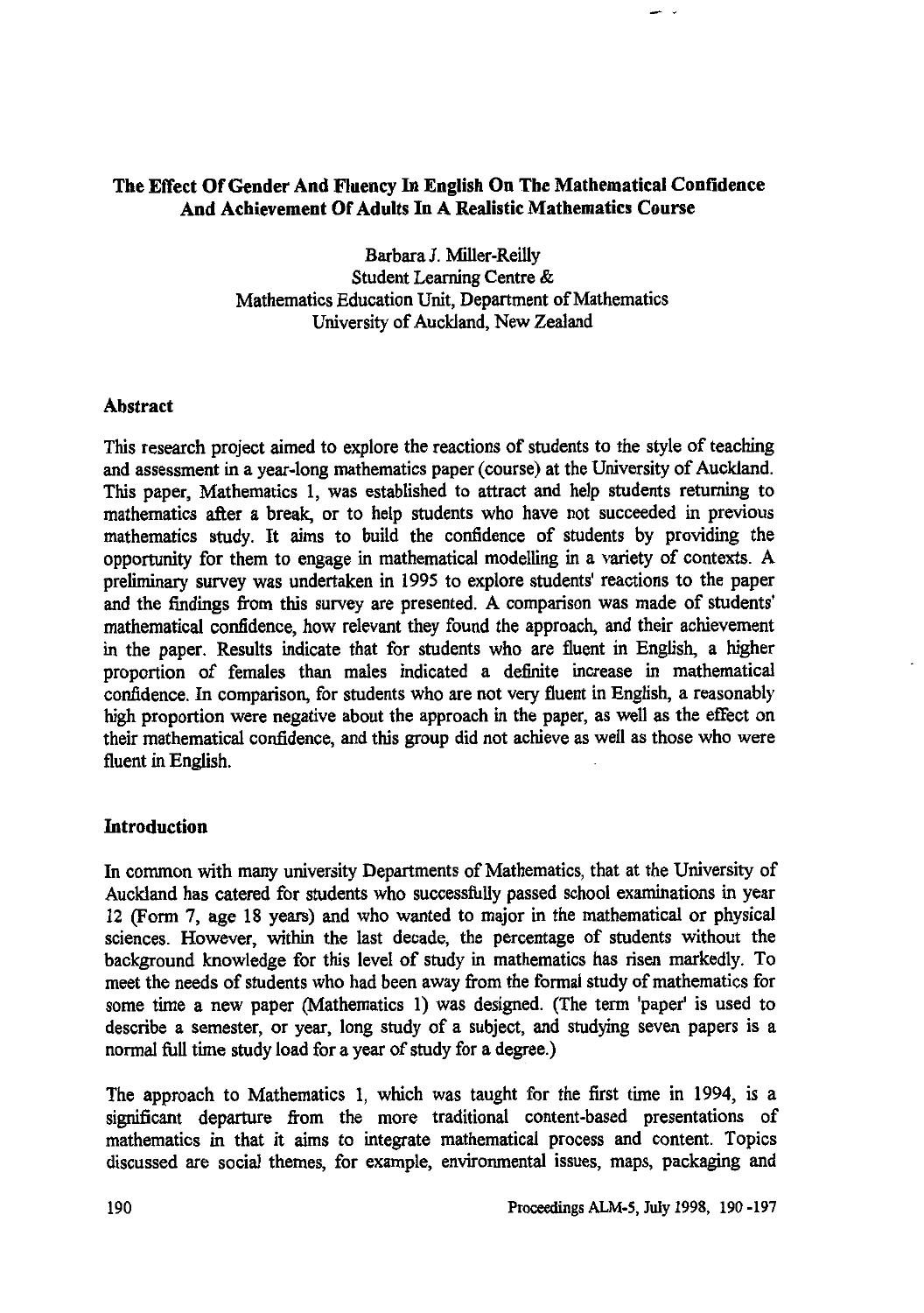**medicine. Wherever possible students are encouraged to work together on open-ended tasks, investigations of mathematical situations, and to communicate mathematically, in order to increase their mathematical confidence and competence.**

### **Theoretical Background**

**The underlying rationale for Mathematics 1 is that mathematics is a changing product of human creation, and is similar to that of the** *realistic mathematics* **education approach in the Netherlands (de Lange, 1993). The essential aspects of this approach are that of** *mathematisation* **and the role of context. A "real world" situation is initially explored intuitively, to organise and structure problems and discover their mathematical aspects.**

**In Mathematics 1 the importance of letting students develop their own mathematical understandings is emphasized, however the success of this approach may depend on the appropriateness of the realistic contexts for all students. Helme (1994), in her study of adult mathematics students, found that "contextual barriers" were imposed by contexts which were unfamiliar to the students and therefore alienating for them, that all students were not motivated by context, and that some preferred familiar contexts and some unfamiliar ones. Lajoie (1995) emphasises that care must be taken in the development of real world problems to ensure no cultural bias is introduced.**

**Research over the last two decades has contributed much to our knowledge of the relationship between gender and mathematics. It appears that gender differences in mathematics achievement are declining to a minimal level although they still occur, beginning at adolescence, in areas like "complex problem solving". However, these results are class and ethnicity specific (Campbell, 1995:228). Fennema (1995:25) mentioned that consistent findings from research completed amongst high school students in the United States in the 1980's found that "young women did not believe that mathematics was particularly useful and tended to have less confidence in themselves as learners of mathematics". A study by Vale (1993:566), based on the results of the new Victorian Certificate of Education (VCE, introduced in 1991) where the mathematics assessment practices were broadened to include more modes of assessing student learning, indicated that this was the "first Australian study to establish a consistent pattern of higher than average achievement in mathematics by females". She found that females "performed better than males on investigative projects and non-routine problem solving".**

**Female students may respond positively to the realistic investigative nature of the tasks in Mathematics 1 and to the cooperative learning in groups (Burton, 1987; Fennema, 1995). The task contexts, however, may be more personally meaningful to one group than another (Heckman & Weissglass, 1994), or could act as a "contextual barrier" (Helme, 1994). All of these authors did their research with students raised in a Western tradition. There is no evidence to indicate that these results would also be similar for students with different cultural and educational backgrounds, particularly students from South East Asia. Literature about the interaction between gender and fluency in English has not been found to date. This study explores how females and males react to the**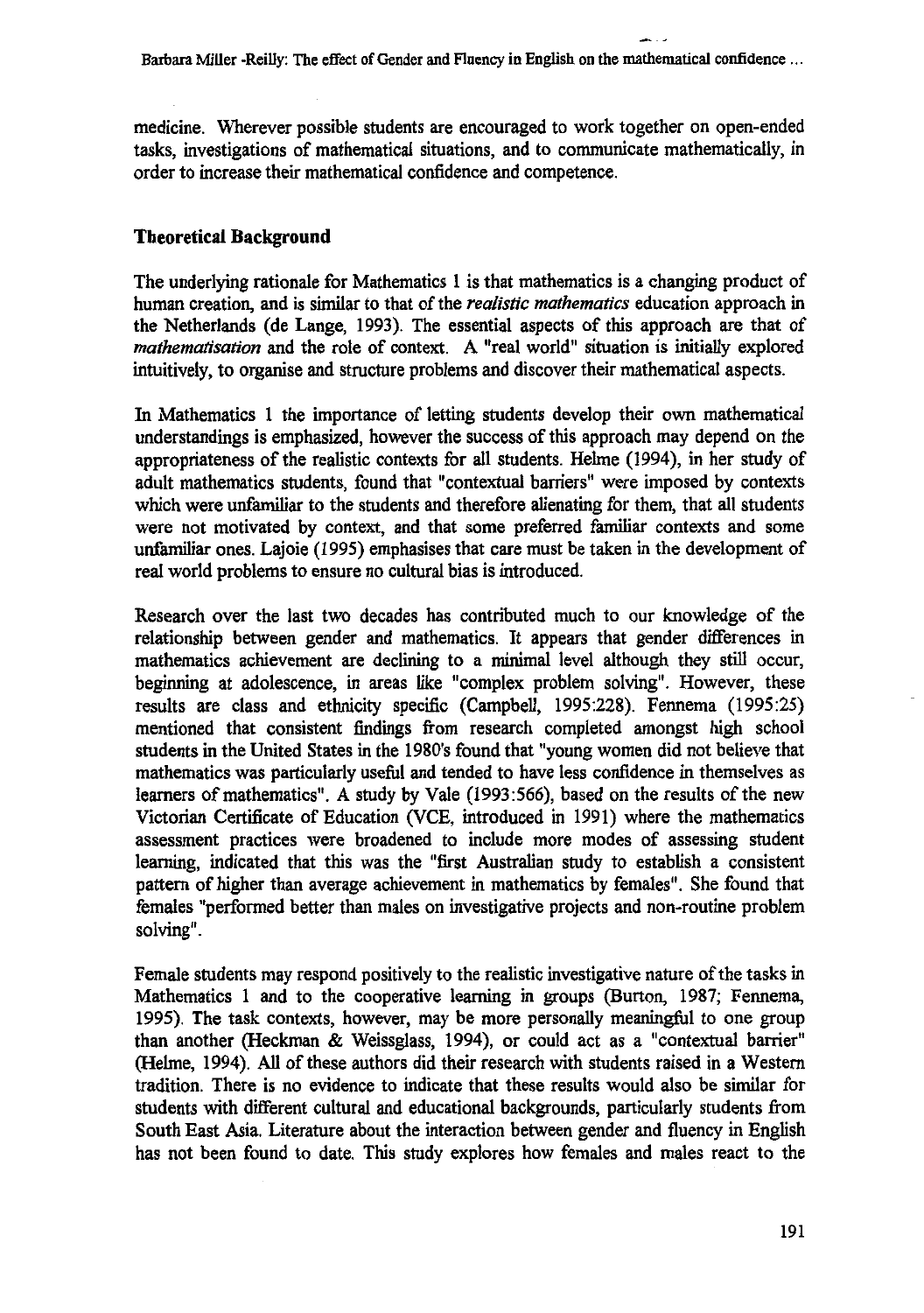**realistic investigative and interactive approach of Mathematics 1, and also how fluency in English affects this reaction to the curriculum within each gender group.**

### **Method**

**An instrument was designed to gather information from the students in Mathematics 1 and was administered in 1995 in late March (pretest, one month after lectures had commenced for the year) and October (posttest, in the final week of lectures). Demographic variables collected included each student's age, gender, and fluency in English. Open questions were included in both the pretest and the posttest.**

**Forty-four students (out of the 65 who finished Mathematics 1) completed the posttest questionnaire. Analyses of a pilot survey undertaken in 1994 were published previously (Miller-Reilly, 1995; Miller-Reilly, 1994). Some of the preliminary findings from the 1995 survey are also published (Miller-Reilly, 1996; Miller-Reilly, 1997).**

#### **Results**

**This paper is a short preliminary analysis of some of the 1995 posttest data, focussing on gender and on fluency in English. Of the 44 students in the posttest group, 61% were female. More than half the females, but only 12% (n=2) of the males, report moderate or little fluency in English. Pass rates are higher for students who are fluent in English, both female and male (92% and 85% respectively), whereas the pass rate for females who had** moderate or little fluency in English is 64%.

**One of the open questions at the posttest was** What do you think about the maths you have done in this *paper?* **The responses to this question were content analysed and post coded. The percentage of students' answers in each of the response categories within each demographic group is shown in Table 1.**

**Table 1: Response categories to the open question** *What do you think about the maths you have done in this paper?* **by Gender and Fluency in English**

|        |                                          | Very good.<br>Learned more.<br>Thinking more<br>mathematically. | Relevant.<br>Interesting.<br>Practical. | Negative<br>response | No answer |
|--------|------------------------------------------|-----------------------------------------------------------------|-----------------------------------------|----------------------|-----------|
| Female | <b>Fluent</b> in English                 | 31%                                                             | 46%                                     | 15%                  | 8%        |
|        | Moderate or little<br>fluency in English | 50%                                                             | 8%                                      | 21%                  | 21%       |
| Male*  | Fluent in English                        | 60%                                                             | 26%                                     | 7%                   | 7%        |

**\* Because there are only two male students who are not fluent in English, no percentages are given for that group.**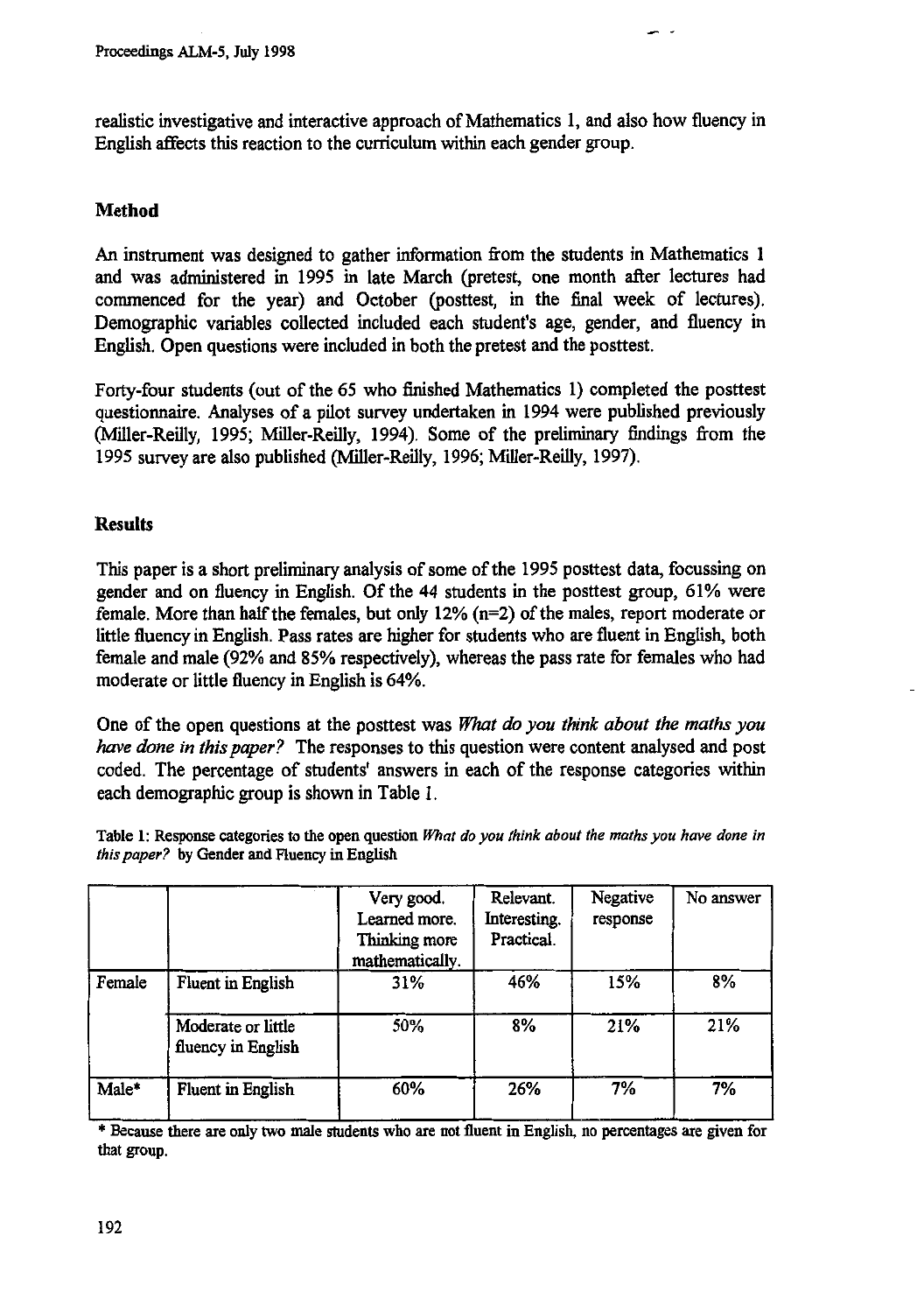**Note that almost half the females who were fluent in English mention the relevant and interesting nature of the paper. Only one quarter of the males who are fluent in English and less than a tenth of females who have moderate or little fluency in English commented on this aspect. However, half of the females who have moderate or little fluency in English and more than half of the males who are fluent in English felt that they were learning more or that the paper was very good, the largest response category for these two groups. Almost a third of the females who are fluent in English respond in this way also. Nearly half (42%) of the females who were not fluent in English either did not respond, maybe because they could not understand the question, or gave negative responses.**

**Another of the open questions at the posttest was** *Has this paper affected your mathematical confidence?* **Table 2 lists the percentage of females and males, by fluency in English, indicating either a definite increase, some increase or no increase in mathematical confidence.**

**Table 2: Response categories to the open question** *Has this paper affected your mathematical confidence?* **by Gender and Fluency in English**

|        |                               | Definite<br>increase in<br>confidence. | Some<br>increase in<br>confidence | Already<br>confident or<br>too easy. | No increase<br>1n<br>confidence | No answer |
|--------|-------------------------------|----------------------------------------|-----------------------------------|--------------------------------------|---------------------------------|-----------|
| Female | Fluent in<br>English          | 62%                                    | $0\%$                             | 23%                                  | 15%                             | 0%        |
|        | Moderate or<br>little fluency | 21%                                    | 14%                               | 14%                                  | 14%                             | 36%       |
| Male   | Fluent in<br>English          | 47%                                    | 20%                               | 13%                                  | 7%                              | 13%       |

**Note that one third of the females who had moderate or little fluency in English indicate increased mathematical confidence, compared to about two thirds of the other two groups, males and females who are fluent in English. The highest proportion who indicate a definite increase in mathematical confidence are females who are fluent in English, 62%, compared to 47% for males who are fluent in English and 21% for females not fluent in English. Over one third of the females who had moderate or little fluency in English do not respond to this question, compared to 0% and 13% in the other two groups.**

# **Beliefs about the Learning of Mathematics**

**To help interpret the differences between the above groups in responses to the open questions analysed, a comparison was made between their responses to several statements designed to reflect students' beliefs about the learning of mathematics, developed by Schoenfeld (1987).**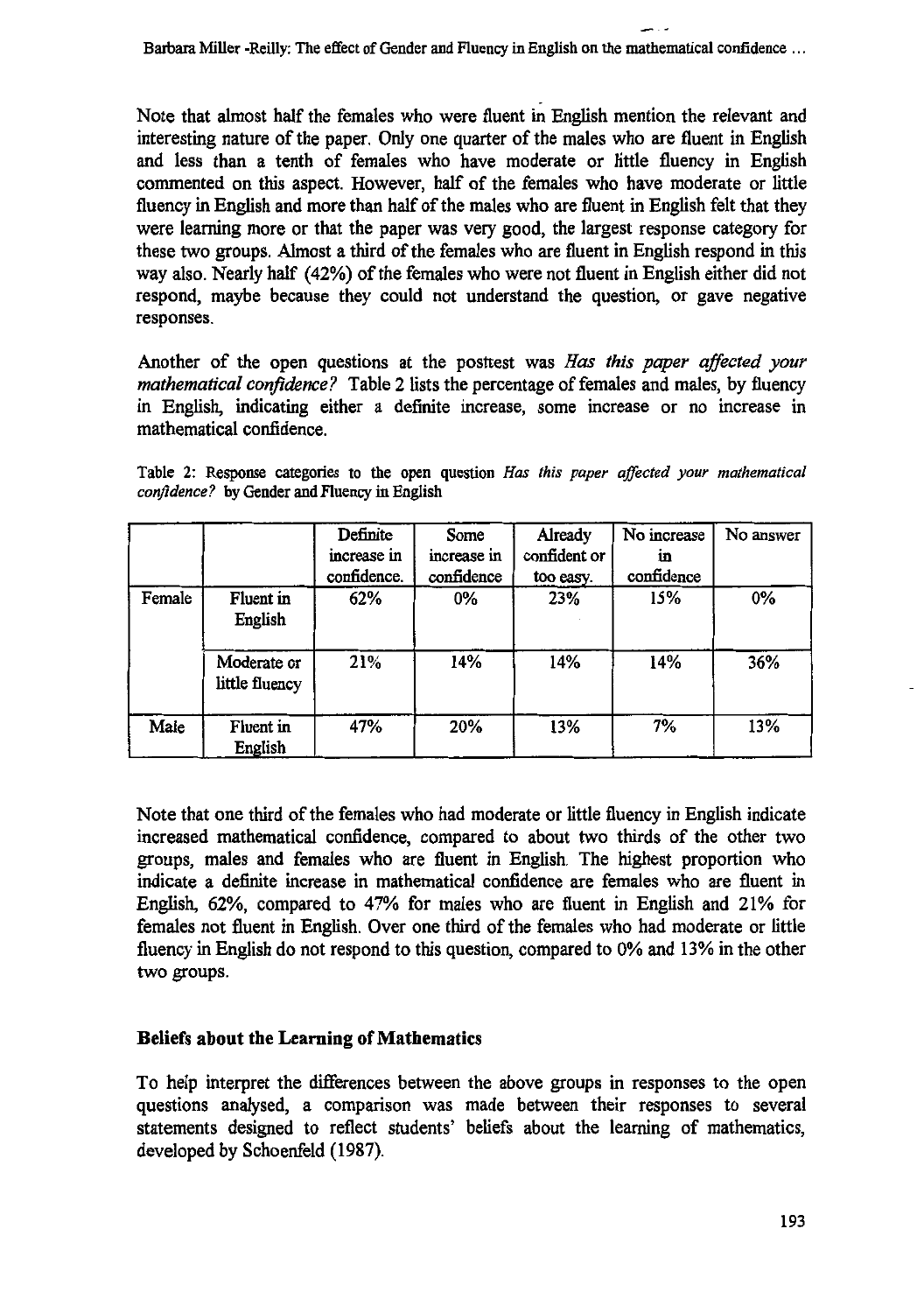**The two tables below compare responses to each of two statements,** *(i)To solve mathematics problems you have to be taught the right procedure, or you can't do anything* **and (ii)** *In maths you can be creative and discover things by yourself.* **After experiencing the approach used in Mathematics 1, we might expect students would be more likely to disagree with the first statement and agree with the second statement.**

**Table 3 compares the responses of the two groups of female students, those who are fluent in English and those who have little or moderate fluency in English, to the first belief statement,** *To solve mathematics problems you have to be taught the right procedure, or you can't do anything.* **Over 60% of females who are fluent in English disagree with this statement, but almost 80% of female students who have little or moderate fluency in English are Undecided, Agreed or Strongly Agreed with the statement.**

**Table 3: Responses of females at the posttest to the statement** *To solve mathematics problems you have to be taught the right procedure, or you can't do anything*

|                                        | Strongly<br><b>Disagree</b> | <b>Disagree</b> | Undecided Agree |     | <b>Strongly</b><br>Agree |
|----------------------------------------|-----------------------------|-----------------|-----------------|-----|--------------------------|
| Fluent<br>$(n=13)$                     | $0\%$                       | 62%             | $0\%$           | 38% | $0\%$                    |
| Little or moderate<br>fluency $(n=14)$ | $0\%$                       | 21%             | 29%             | 36% | 14%                      |

**The responses of the two groups of female students to two other belief statements (i)** *The best way to do maths is to memorise all the formulas* **and (ii)** *Everything important about maths is already known by mathematicians* **follow a similar pattern.**

**Table 4 compares the responses of the two groups of female students to the statement,** In maths you can be creative and discover things by yourself. Over 75% of females who **are fluent in English Agree or Strongly Agree with this statement, while 50% of female students who have little or moderate fluency in English respond in these categories.**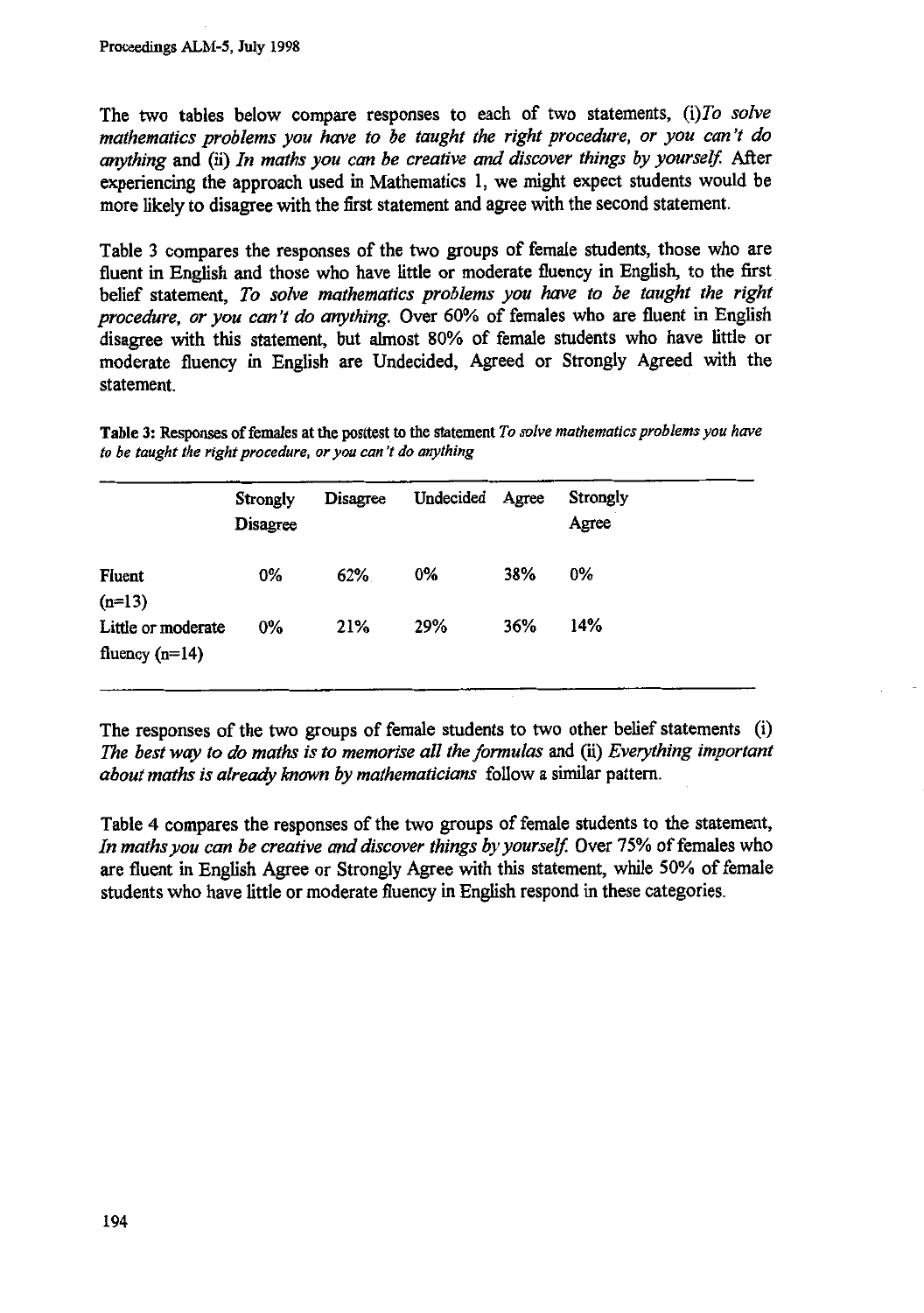**Barbara Miller -Reilly: The effect of Gender and Fluency in English on the mathematical confidence ...**

|                                        | Disagree |    | Strongly Disagree Undecided Agree |     | Strongly<br>Agree |
|----------------------------------------|----------|----|-----------------------------------|-----|-------------------|
| Fluent<br>$(n=13)$                     | $0\%$    | 8% | 15%                               | 62% | 15%               |
| Little or moderate<br>fluency $(n=14)$ | $0\%$    | 7% | 43%                               | 43% | 7%                |

**Table 4: Responses of females at the posttest to the statement** *In maths you can be creative and discover things by yourself*

#### **Discussion**

**For students who are fluent in English, a higher proportion of females than males indicated a definite increase in mathematical confidence. Many comments about "the maths" in Mathematics 1 from females, not males, were about the relevance of the mathematics. Research indicates that women have less confidence that males as learners of mathematics and that more females than males do not usually see the usefulness of mathematics (Fennema, 1995). It seems that the realistic nature of the Mathematics 1 curriculum has impacted considerably on these perceptions of female students.**

**Among students who are fluent in English, the high proportion of positive responses and the high achievement of females hi this paper corifirm resea-rch by 'Vale (1993), who found that females performed better than males on investigative projects. Our results seem to challenge research findings which indicate that gender differences occur in "complex problem solving" (Campbell, 1995) and on tasks that require "functioning at high cognitive levels" (Fennema, 1995).**

**There is a different story for many of the students who have moderate or little fluency in English. A reasonably high proportion gave negative responses to the question about "the maths" in Mathematics 1 as well as to the question about whether Mathematics 1 affected their mathematical confidence. This result may indicate that the demands of language or contextual detail involved in the Mathematics 1 curriculum "constitutes an excessive cognitive load" (Helme, 1994:2), or possibly indicates a cultural bias in the contexts used (Lajoie, 1995). There are also differences in responses to statements concerning beliefs about the learning of mathematics between those who are fluent in English and those students who have moderate or little fluency in English. The beliefs of the latter group may be contributing to the difficulties they have in solving nonroutine problems (McLeod, 1994).**

**Interviews with two students who had moderate fluency in English illustrate the range of responses to Mathematics 1 from the group who had little or moderate fluency in English, although the age of these students may be a significant factor (Miller-Reilly, 1997). A Japanese female student, who had lived in NZ for 5 years and had just left high** school, found studying in Mathematics 1 was "Uncomfortable! Very!.... because I don't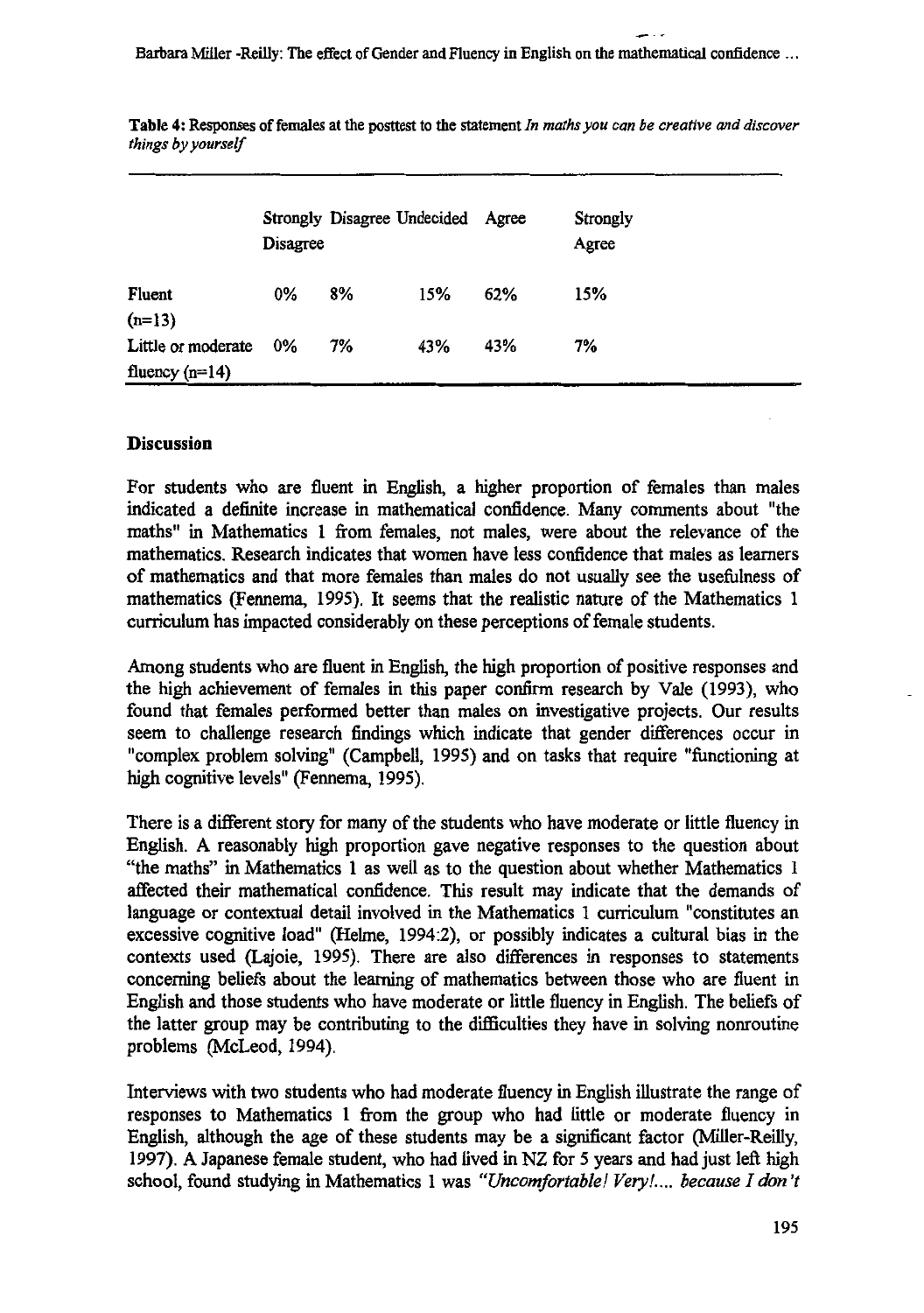*understand the maths right from the beginning".* **It was** *"different, more writing rather than solving just the questions",* **which was her experience from high school.** *"You have to write why and sometimes I just don't know why".* **She had liked studying maths in high school, where she completed the first three years of mathematics. She found it** *"quite easy",* **and said** *"if you can't solve that problem then just ask the teacher....I memorised everything, all the formulas and so on."* **When she was asked "If Maths 1 were a kitchen utensil, what one would it be?", she replied** *"an electric element (not the oven)... electric one is so inconvenient - if busy and want hot water, it's not like gas, takes a long time to heat, and if you don't need it still hot! ".* **She said her high school experience** *"must be a knife, because useful and everyday have to use... easy to cut, that is to solve problem, although sometimes need to sharpen it, so need to think a bit first sometimes".*

**An older male student, who immigrated to NZ from South East Asia 6 years ago, where he had run a business for over 20 years, liked Mathematics 1. He regretted that he had not had a** *"very good education before",* **just graduating from high school. Although the tasks were quite easy for him, he enjoyed making them more challenging** *"in order to understand more".* **When he was asked "If Maths 1 were a kitchen utensil, what one would it be?", he replied the** *"main thing, the thing you use for stir fry"* **because it's the** *"thing you must use".* **He chose this analogy for his experience in Mathematics 1 because** *"No matter what questions you solve in the future, you must use this".* **For his high school experience, he said it was a** *"a frying pan, so much stuff in it, so much to do and memorise".* **He said that they didn't necessarily** *"understand but memorise it".*

**These analogies were used to help students conceptualise, and evaluate, their experience in Mathematics 1 (Sims, 1981). Further investigation of the use of analogies as a research technique to explore students' reactions is oneoine (Ocean & Miller-Reilly, 1997).**

#### **References**

**Burton, L. (1987). From Failure to Success: Changing the Experience of Adult Learners of Mathematics.** *Educational Studies in Mathematics,* **18, 305-316.**

**Campbell, P. B. (1995). 'Redefining the "Girl Problem in Mathematics'. In W. G. Secada, E. Fennema, & L. B. Adajian** *(Eds.), New Directions for Equity in Mathematics Education,* **(pp. 225-241). Cambridge: Cambridge University Press.**

**de Lange, J. (1993). 'Assessment in Problem-oriented Curricula'. In N. L. Webb & A. F. Coxford (Eds.),** *Assessment in the Mathematics Classroom: 1993 Yearbook,* **(pp. 197-208). Reston, Virginia: National Council of Teachers of Mathematics.**

**Fennema, E. (1995). 'Mathematics, Gender and Research'. In B. Grevholm & G. Hanna** *(Eds.), Gender and Mathematics Education: and ICMI Study in Stifisgarden Akersberg, Hoor, Sweden 1993,* **(pp. 21-38). Lund: Lund University Press.**

Heckman, P. E., & Weissglass, J. (1994). Contextualized Mathematics Instruction: Moving **Beyond Recent Proposals.** *For the Learning ofMathematics,* **14(1), 29-33.**